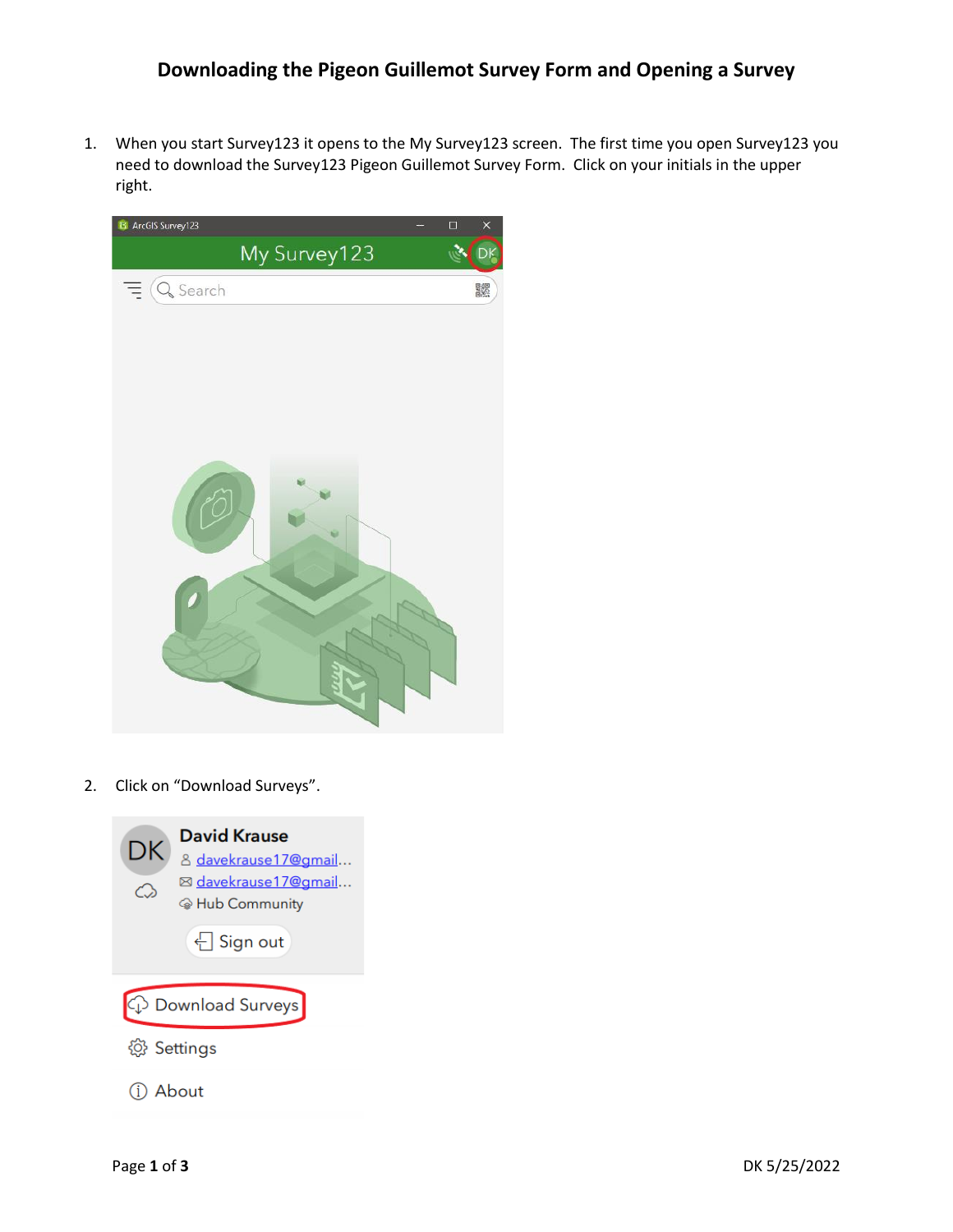## **Downloading the Pigeon Guillemot Survey Form and Opening a Survey**

3. Click the download symbol on the right side of the screen for the Pigeon Guillemot Survey Form. Ignore any other form downloads. You only need this one.



4. Return to your My Survey123 screen by clicking the left-facing arrow at the top left of your screen.



5. You should now have the Pigeon Guillemot Survey Form tile on your My Survey123 screen.



6. Frequently when you start Survey123 you will see an indication that there is an update to the form. This happens whenever a new user or colony is added to the survey, or a change is made to the Survey Form. You will see the following indication on your screen. Go ahead and allow the form to be updated.